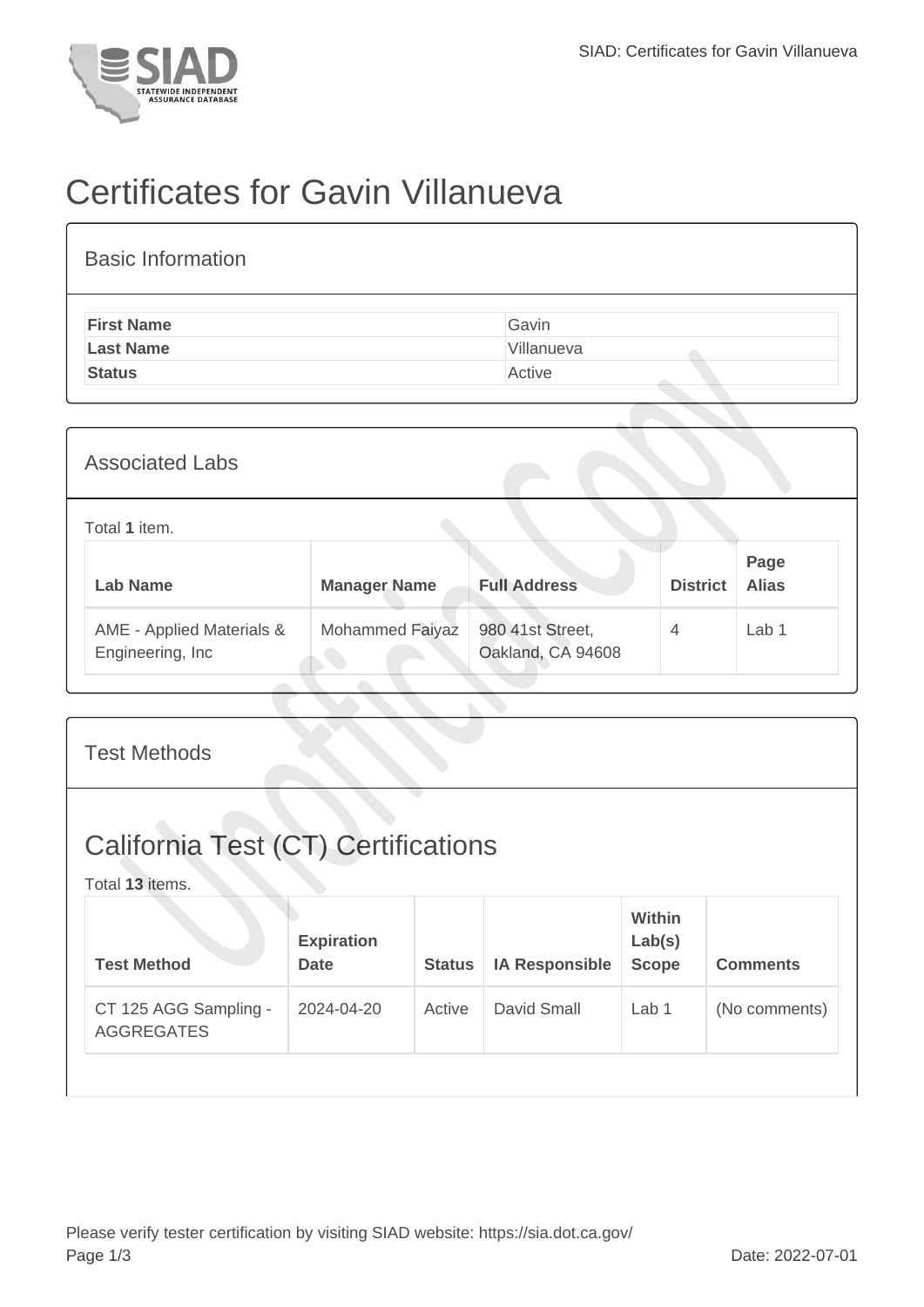

| <b>Test Method</b>                                                    | <b>Expiration</b><br><b>Date</b> | <b>Status</b> | <b>IA Responsible</b> | Within<br>Lab(s)<br><b>Scope</b> | <b>Comments</b> |
|-----------------------------------------------------------------------|----------------------------------|---------------|-----------------------|----------------------------------|-----------------|
| CT 125 BIT Sampling -<br><b>BITUMINOUS</b>                            | 2024-04-20                       | Active        | David Small           | Lab <sub>1</sub>                 | (No comments)   |
| CT 125 GEN Sampling -<br><b>GENERAL</b>                               | 2024-04-20                       | Active        | David Small           | Lab <sub>1</sub>                 | (No comments)   |
| CT 125 HMA Sampling -<br><b>HMA</b>                                   | 2024-04-20                       | Active        | David Small           | Lab <sub>1</sub>                 | (No comments)   |
| CT 231 Relative<br>Compaction - Nuclear<br>Gage                       | 2024-04-20                       | Active        | David Small           | Lab <sub>1</sub>                 | (No comments)   |
| CT 375 AC Density by<br>Nuclear Gage                                  | 2024-04-20                       | Active        | <b>David Small</b>    | Lab 1                            | (No comments)   |
| CT 504 Air Content of<br><b>PCC - Pressure Method</b><br>(JTCP - PCC) | 2025-11-13                       | Active        | Sarbjit Grewal        | Lab 1                            | (No comments)   |
| CT 518 Unit Weight -<br>PCC (JTCP - PCC)                              | 2025-11-13                       | Active        | Sarbjit Grewal        | Lab 1                            | (No comments)   |
| CT 539 Sampling Fresh<br>Concrete (JTCP - PCC)                        | 2025-11-13                       | Active        | Sarbjit Grewal        | Lab 1                            | (No comments)   |
| CT 540 Making Cylinders<br>- PCC (JTCP - PCC)                         | 2025-11-13                       | Active        | Sarbjit Grewal        | Lab 1                            | (No comments)   |
| CT 543 Air Content of<br>PCC - Volumetric<br>Method (JTCP - PCC)      | 2025-11-13                       | Active        | Sarbjit Grewal        | (No lab)                         | (No comments)   |